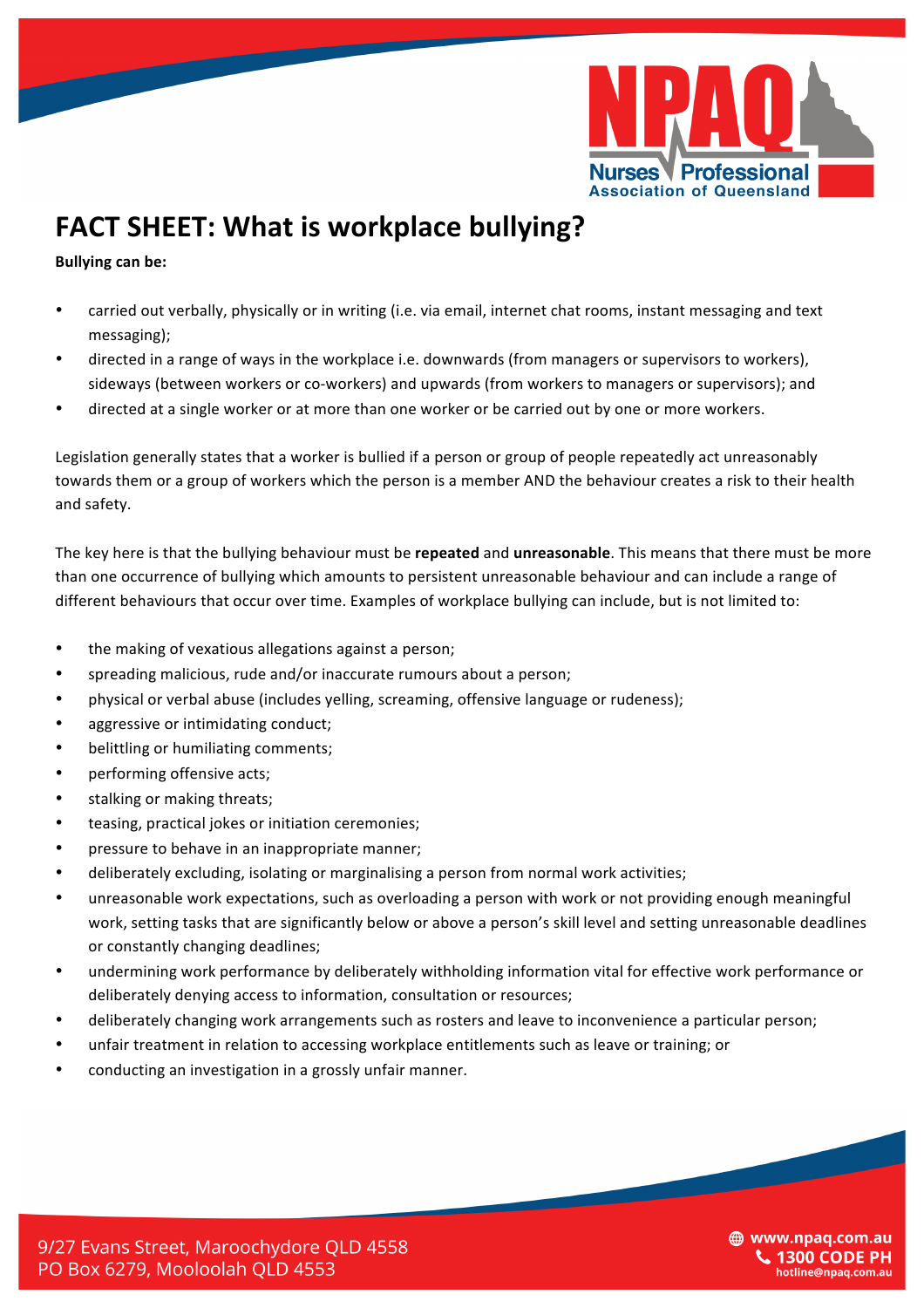Whether the behaviour will be considered unreasonable is an objective test; that is, having regard to all the circumstances, would the ordinary person on the street view the behaviour as being unreasonable? Therefore, behaviour may not amount to bullying if a person has a more intense internal response or heightened sensitivity/perception of the alleged bullying behaviour than would the average person.

## **What is NOT bullying behaviour?**

Although it may have the potential to escalate into bullying and, therefore, should not be ignored, single instances of inappropriate or negative behaviour will not amount to bullying.

Importantly, behaviour will also not be considered bullying if it is reasonable management action carried out in a reasonable manner. Examples of reasonable management action include:

- establishing reasonable performance goals, standards and deadline;
- conducting performance appraisals or ongoing meetings to address underperformance;
- informing a worker of their unsatisfactory work performance;
- informing workers of their unreasonable or inappropriate behaviour in an objective and confidential way;
- implementing a reasonable performance improvement plan (PIP);
- investigating alleged misconduct and counselling or disciplining a worker for misconduct;
- taking disciplinary action including suspension or termination of employment if a worker's behaviour warrants it;
- rostering and allocating working hours;
- transferring a worker for operational reasons or modifying their duties;
- deciding not to select a worker for promotion where a reasonable process has been followed;
- refusing a worker permission to return to work due to a medical condition;
- implementing organisational change or restructuring; and
- reasonably denying a worker a benefit in relation to their employment, such as annual leave when it is requested at short notice at a busy time.

Interestingly, an informal, spontaneous conversation between a manager and a worker may not be considered management action, even if issues such as those listed above are raised.

According to Commissioner Hampton of the Fair Work Commission, the test for determining whether management action was carried out in a reasonable way is 'whether the management action was reasonable, NOT whether it could have been undertaken in a "more reasonable" or "more acceptable" manner'. This means that:

- management action does not have to be perfect or ideal to be considered reasonable;
- the overall conduct may be reasonable even though particular steps may not be;
- the management action must be a reasonable a proportionate response and commensurate with the behaviour that is the basis of the disciplinary action;
- the management action must be lawful and not 'irrational, absurd or ridiculous';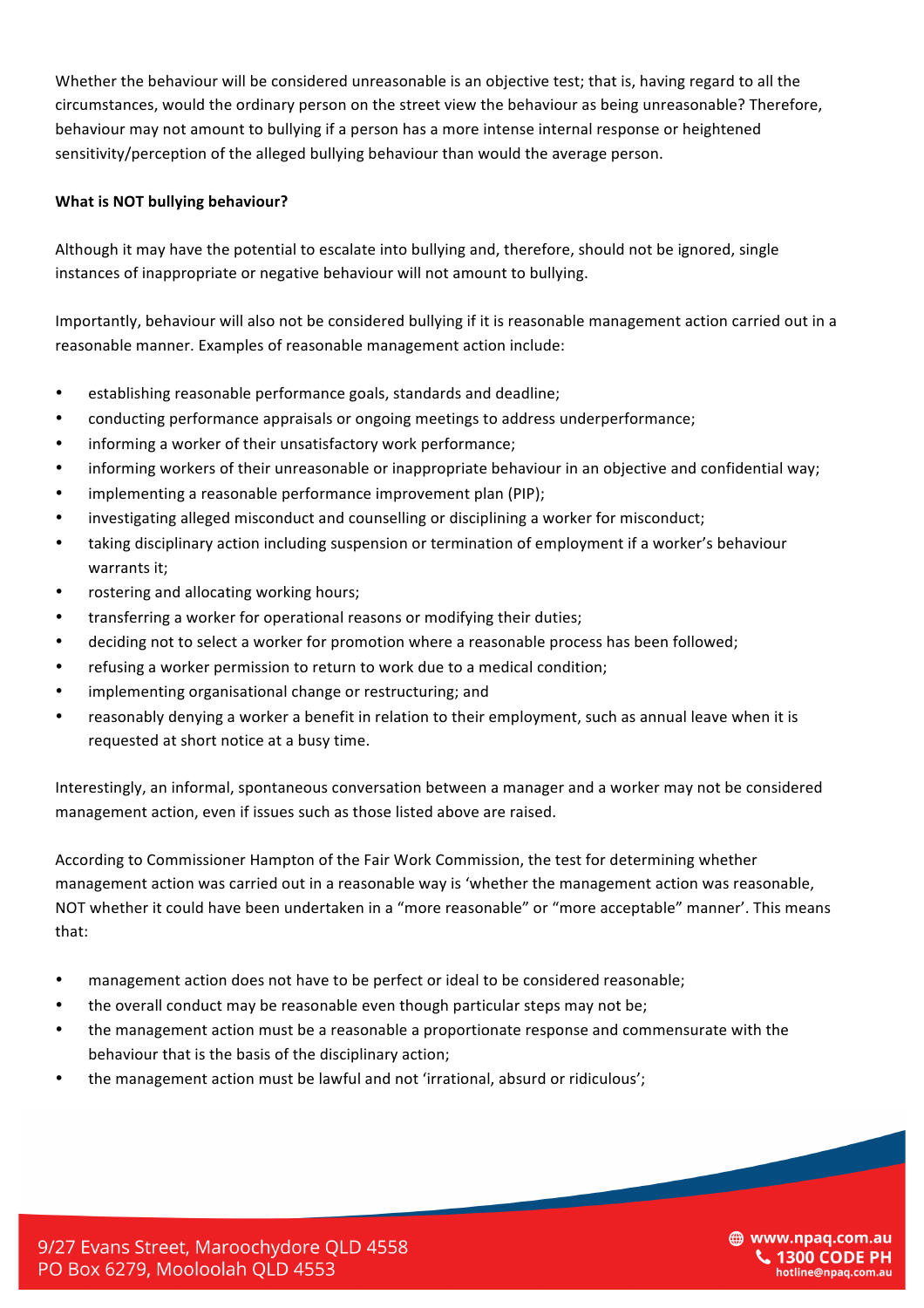- any 'unreasonableness' must stem from the actual management action in question, rather than the person's perception of it; and
- adherence or departure from policies and procedures may be relevant in determining reasonableness.

Examples of management action which may be considered unreasonable include:

- standing over the shoulder of a worker for regular, extended periods of time to observe their work;
- berating a worker or making threats to dismiss them in front of co-workers;
- sending a workplace email to all staff disclosing the name and details of a poorly performing worker who has been subject to disciplinary action;
- intentionally embarrassing or belittling a worker;
- making vexatious allegations against a worker and spreading rude or inaccurate rumours;
- taking disciplinary action against a worker purely because their communication style is lengthy and verbose or because they occasionally air differences of opinion;
- conducting disciplinary meetings without warning;
- subjecting a worker to severe criticism during a disciplinary meeting while another person watches in apparent amusement; and
- threatening the security of a worker by taking multiple disciplinary action the worker for extremely minor transgressions, such as their use of punctuation and grammar in work related emails.

Generally, low level workplace conflict will also not be considered workplace bullying as not all conflicts or disagreements will impact negatively on a person's health or present a risk to health and safety. However, if not managed appropriately, low level conflict can spiral to the point where it will meet the definition of workplace bullying.

## **What is a risk to health and safety?**

Unreasonable behaviour in the workplace must create a risk to health and safety for it to be considered bullying. The risk may be physical, although more often than not it will be psychological. For instance, the following injuries and illness can result from bullying:

- **stress**
- anxiety
- depression
- emotional exhaustion
- insomnia
- self harm
- eating disorders
- in extreme cases, suicide

Unfortunately, a person who suffers from a mental or psychological illness caused by workplace bullying is also more likely to develop a physical illness (such as the flu).

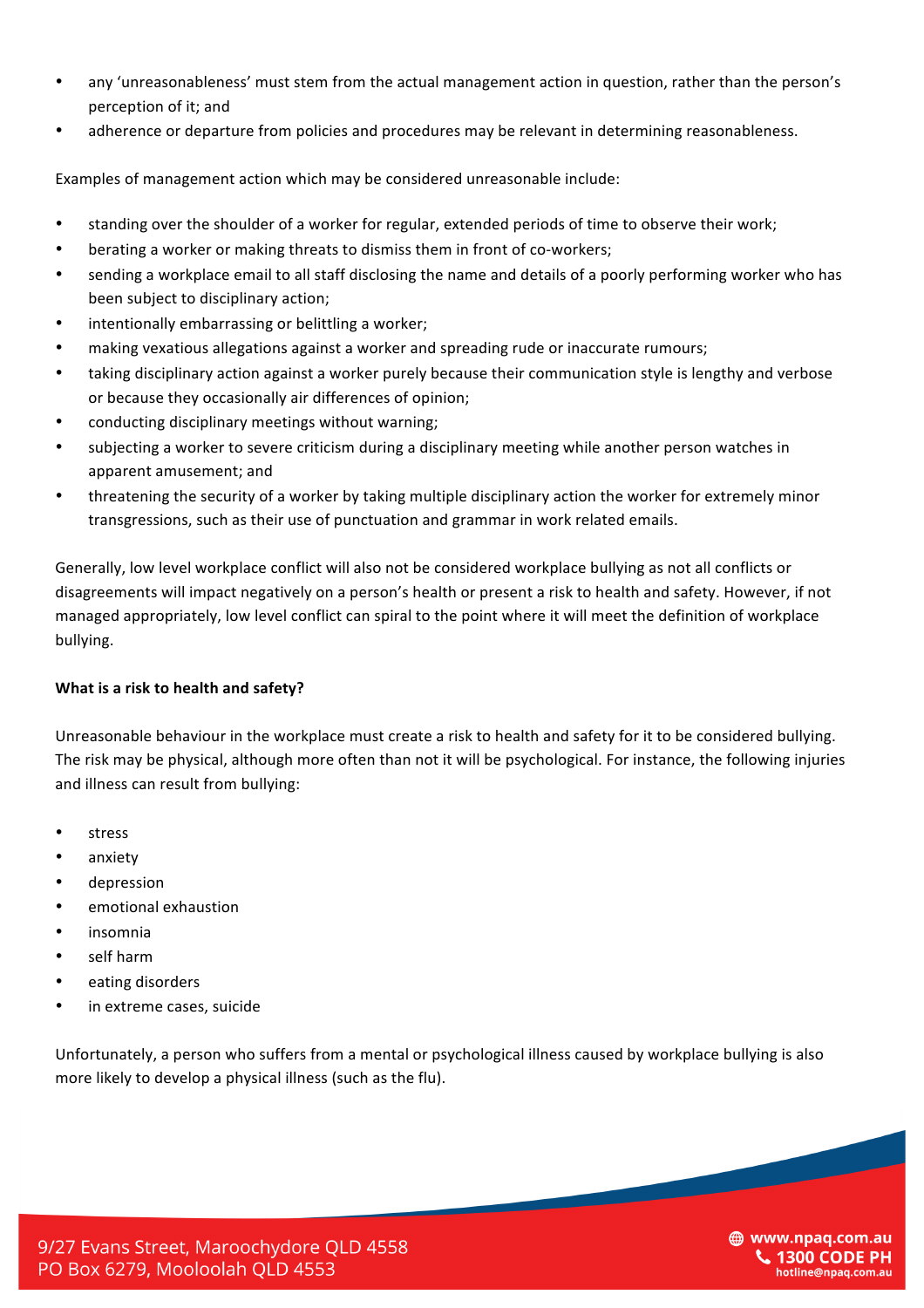As the bullying behaviour must 'create a risk' to health and safety, there must be a causal link between the behaviour and the risk. This means that the behaviour does not have to be the only cause of the risk provided that, viewed from a common sense and practical perspective, it was a substantial cause. In effect, this means that a person must be able to prove that the health and safety of the person was negatively impacted by the unreasonable work-related behaviour.

A 'risk' to health and safety is not confined to actual danger but is satisfied by the mere possibility of danger to health and safety. However, the risk must be real and not simply conceptual.

## **Case studies**

The following case studies demonstrate how the definition of bullying can work in practice:

| <b>Case Study</b>               | <b>Repeated unreasonable behaviour</b>                                                                                                                                                                                                                                                                                                                                                                                                                                                                                                                                                                                         | <b>Risk to health and safety</b>                                                                                                                                                                                                                      |
|---------------------------------|--------------------------------------------------------------------------------------------------------------------------------------------------------------------------------------------------------------------------------------------------------------------------------------------------------------------------------------------------------------------------------------------------------------------------------------------------------------------------------------------------------------------------------------------------------------------------------------------------------------------------------|-------------------------------------------------------------------------------------------------------------------------------------------------------------------------------------------------------------------------------------------------------|
| Keith $-$<br>direct<br>bullying | Keith, a registered nurse, was subjected to<br>bullying by Peter, a co-worker, over a number of<br>months. The behaviour Keith was subjected to<br>included:<br>Peter consistently telling him his work was not<br>$\bullet$<br>up to scratch (Peter had no role supervising<br>Keith and they were employed in different<br>work areas)<br>offensive verbal abuse<br>$\bullet$<br>threats to get him sacked;<br>$\bullet$<br>telling him that his family would end up in the<br>$\bullet$<br>gutter<br>making insulting comments about his<br>$\bullet$<br>relationship with his wife in front of others.                     | The behaviour that Keith was subjected to<br>humiliated and intimidated him. He became<br>severely stressed and anxious and was<br>unable to continue working for the hospital<br>due to the bullying.                                                |
| Sally $-$<br>direct<br>bullying | Sally, a registered nurse, was subjected to bullying<br>by Therese, her line-manager, over a number of<br>months. Therese was consistently telling Sally that<br>her professional association was not able to<br>provide support and she would have to join the<br>union. Sally had mentioned her professional<br>association amongst colleagues so that they too<br>knew they had a choice.<br>She was subjected to:<br>exclusion from workplace meetings<br>$\bullet$<br>offensive verbal abuse<br>$\bullet$<br>threats to get her sacked<br>$\bullet$<br>insulting comments about not supporting the<br>$\bullet$<br>union. | Sally felt humiliated, intimidated,<br>threatened, isolated and marginalised as a<br>consequence of Therese's behaviour.<br>Sally became severely stressed and anxious<br>and was unable to continue working for the<br>hospital due to the bullying. |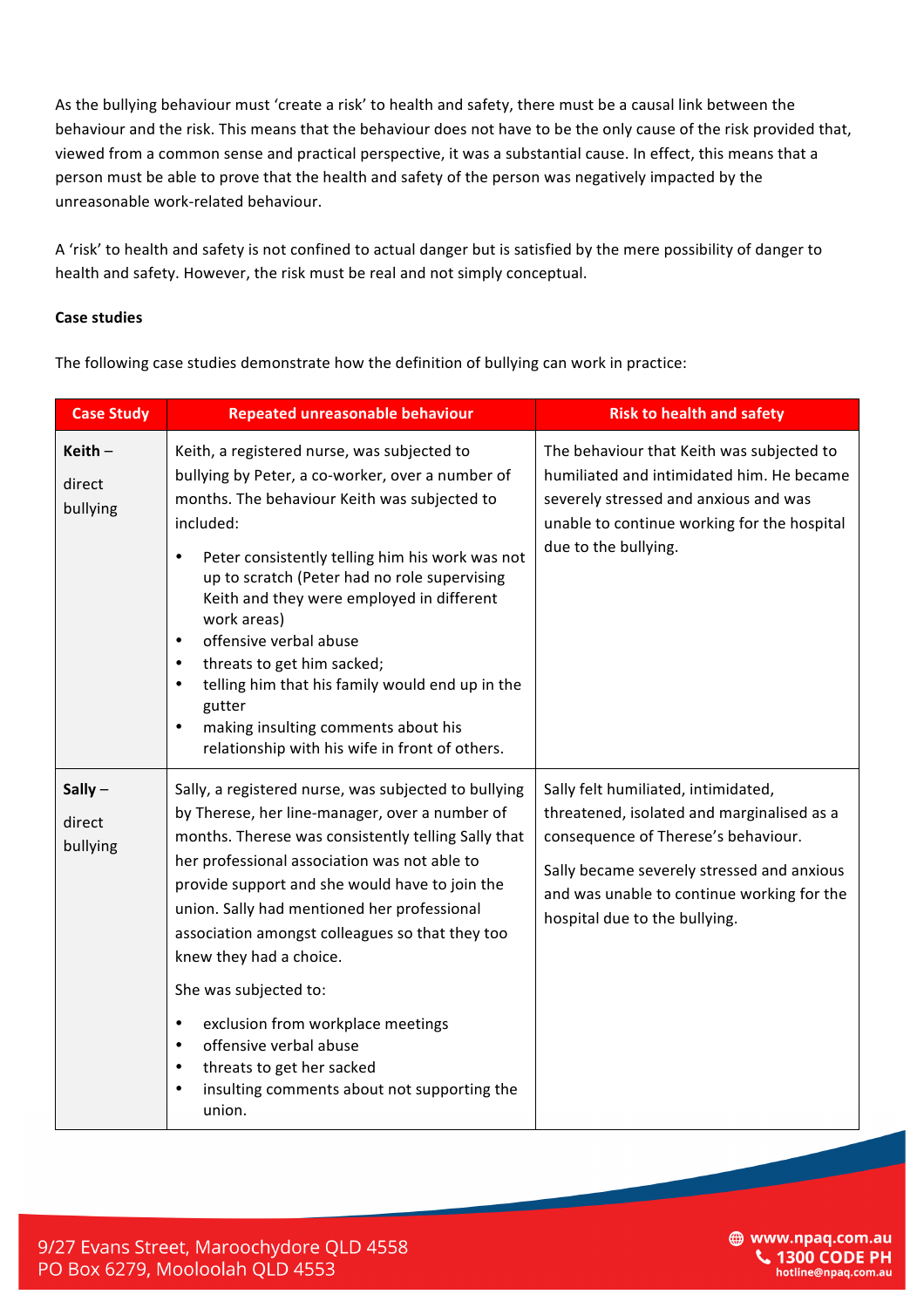| <b>Case Study</b>                            | <b>Repeated unreasonable behaviour</b>                                                                                                                                                                                                                                                                                                                                                                                                                                                                                                                                                                                                                                                                                                                                                                                                                                                                                                                                                                                                                                                    | <b>Risk to health and safety</b>                                                                                                                |
|----------------------------------------------|-------------------------------------------------------------------------------------------------------------------------------------------------------------------------------------------------------------------------------------------------------------------------------------------------------------------------------------------------------------------------------------------------------------------------------------------------------------------------------------------------------------------------------------------------------------------------------------------------------------------------------------------------------------------------------------------------------------------------------------------------------------------------------------------------------------------------------------------------------------------------------------------------------------------------------------------------------------------------------------------------------------------------------------------------------------------------------------------|-------------------------------------------------------------------------------------------------------------------------------------------------|
| Sarah-<br>indirect<br>bullying               | Sarah worked for 3 years as an AIN at a private<br>hospital with 60 workers. For the last 6 months,<br>Vicki had been her new supervisor. Vicki changed<br>the time of the staff meetings to 8.30am, which<br>Vicki couldn't attend because she had to drop her<br>kids off at school. Vicki told Sarah she didn't have<br>the time to update her on what happened at the<br>team meetings, so Sarah would only find out<br>about the introduction of new equipment or<br>changes to work procedures by trial and error.<br>Sarah used to mentor and train new AIN's on the<br>job, but found other workers were given that role.<br>Newer casual workers were given set shifts, while<br>Sarah had to ring Vicki every week to find out if<br>and when she would be working.                                                                                                                                                                                                                                                                                                             | Sarah felt humiliated and distressed by the<br>treatment she received and ended up<br>leaving the hospital once she found another<br>job.       |
| Roger-<br>bullying by<br>multiple<br>persons | Roger was a team leader working at an aged care<br>facility undergoing restructuring. The change<br>process had taken over 8 months to complete and<br>during that time Roger felt that he was put under<br>pressure by a number of staff who were more<br>senior to him. The behaviour he was subject to<br>included:<br>having his and his team's performance<br>٠<br>requirements repeatedly changed by different<br>managers at very short notice<br>being told that reports he had submitted were<br>$\bullet$<br>not up to scratch and being told 'don't bother,<br>I'll fix it' when he asked how he could improve<br>the reports<br>$\bullet$<br>being belittled by a co-worker who said in<br>$\bullet$<br>front of a number of senior managers 'do you<br>have any idea how to do your job?'<br>being told at a meeting to 'stop asking<br>٠<br>questions - just get on with it!'<br>not being included in regular meetings to<br>$\bullet$<br>which he was previously invited<br>having the CEO look out the window and<br>$\bullet$<br>ignore him when he spoke to her during | Roger felt distressed, had trouble sleeping<br>and felt nauseous before starting work. He<br>left his employer once he found a suitable<br>job. |
|                                              | meetings<br>finding out that he was no longer being<br>$\bullet$<br>invited to work social functions.                                                                                                                                                                                                                                                                                                                                                                                                                                                                                                                                                                                                                                                                                                                                                                                                                                                                                                                                                                                     |                                                                                                                                                 |